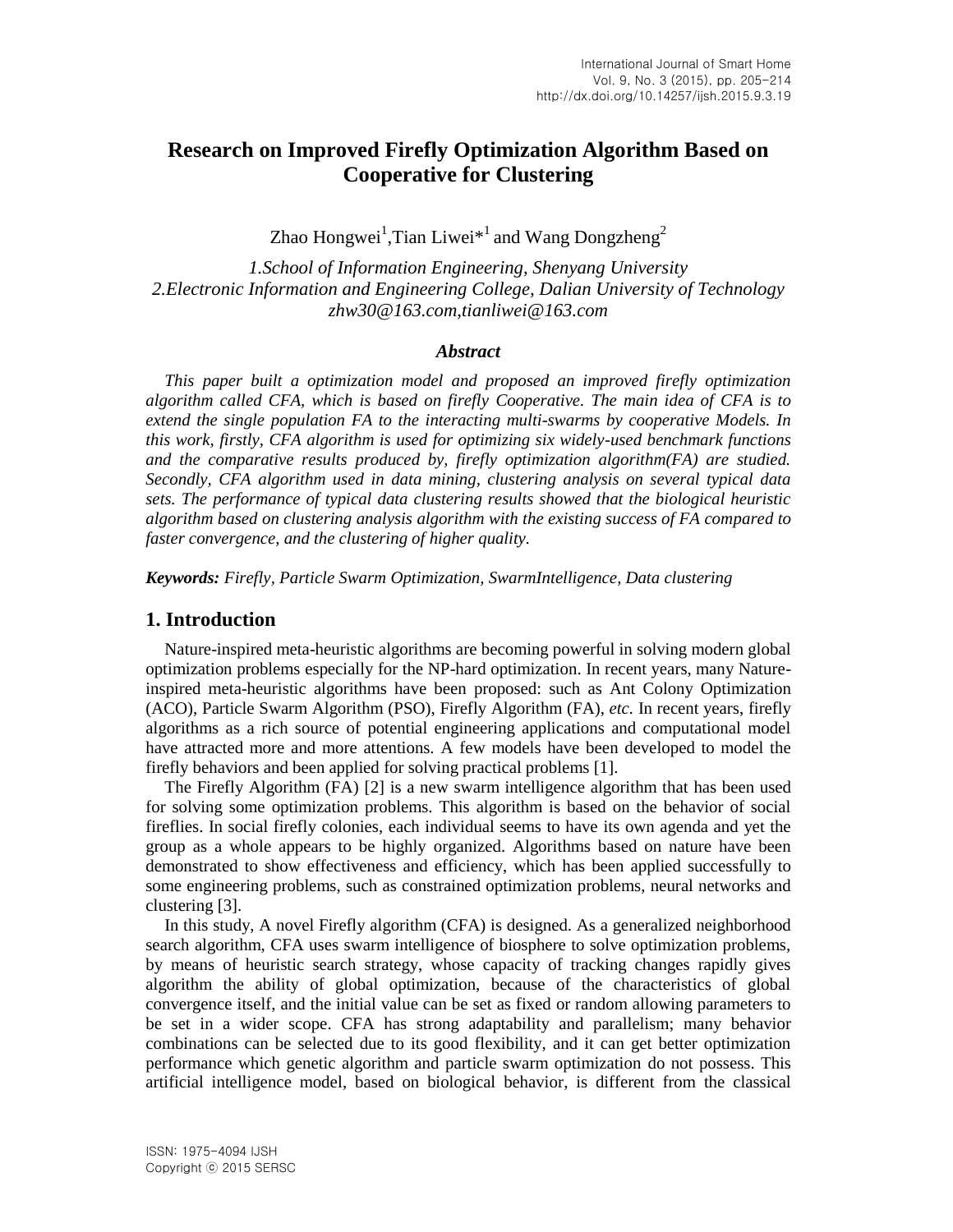pattern. Firstly design a single entity perception, behavioral mechanisms, and then place a group of entities in the environment so that they can solve the problems in environment interaction, however making the best reaction under the stimulation of the environment is the basic idea of CFA.

The Firefly Algorithm (FA), which a population-based numerical optimization algorithm in the literature [4-5]. FA has been applied successfully to clustering. However, experimentation with complex and multimodal benchmark functions reveal that the FA algorithm possesses a poor convergence behavior compared to other SI algorithms and its performance also heavily decreases with the growth of the search space dimensionality. Tao, X. M (2010) introduced the K-means algorithm [6] to speed up the iteration, but the performance was unstable because of many random processes in FA which affected the practical application of the method. Xie, J. Y., (2010) obtained clusters automatically for the amount of K and applied them to arbitrary shape of data, better parallelism, but the quality of ultimately clustering quality was affected by the number and the size of grids which led to some limitations [7].

As an important research direction of data mining, clustering algorithm is a suitable means of classifying data for different patterns based on the different characteristics of different objects [8]. But the traditional clustering has greater ability of local search, for it is very sensitive to the initial cluster centers and easily falls into local optimum. If outliers are randomly selected as the initial centers, the whole quality of classification will decline. AF is less sensitive to initial values, even if to global optimization, which has bad convergence and slower iteration rate in late period [9]. Aiming at the advantages and disadvantages of both algorithms, this paper presents a global optimization idea to improve clustering algorithm based on CFA, the result of which on a small data set shows that the improved algorithm obtains clear classifications and better performance [10].

The performance of the CFA algorithm on clustering is compared with the results of other nature inspired techniques FA and Particle Swarm Intelligence (PSO) algorithm on the UCI database [11]. The CFA, FA and PSO algorithms are in the same class of population-based, SI optimization techniques. Hence, we compare the performance of the CFA algorithm with FA and PSO algorithms.

### **2. Standard AF algorithm**

### **2.1.Basic Firefly Algorithm**

Firefly Algorithm is a new evolutionary algorithm and its principle is to use the [luminescence properties](http://dict.cnki.net/javascript:showjdsw() of fireflies, searching for other brighter individual in the designated area and get closer to it, in order to achieve its location optimization. The information of each firefly including position, light intensity and attractiveness between neighboring fireflies, and this information cause the location update of fireflies. Variation in luminescent can be analytically expressed by the following Gaussian form [12]:

$$
I = I_0 \times e^{-\gamma R_f^2} \tag{1}
$$

where  $I$  is the new light intensity,  $I_0$  is the maximum fluorescence brightness value of each firefly,  $\gamma$  is the light absorption coefficient and  $R_j$  is the distance between any two fireflies *i* and *j*.

The attractiveness to the luminescent can be analytically represented as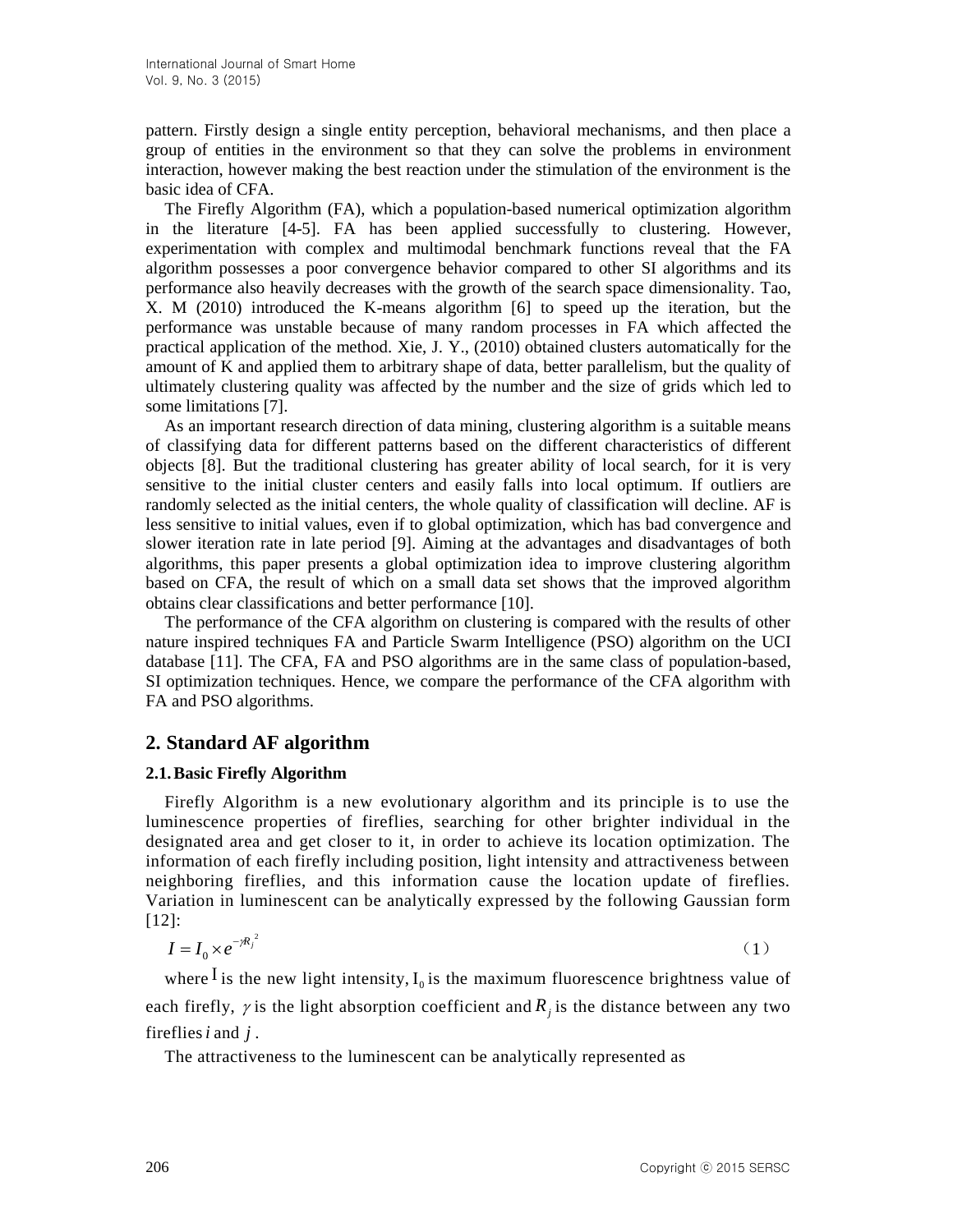$$
\beta(\gamma) = \beta_0 \times e^{-\gamma R_f^2} \tag{2}
$$

where  $\beta_0$  is the maximum attractiveness and  $\beta_0 \in [0,1]$ .

The movement of a firefly is attracted to another more attractive (brighter) firefly is determined by

$$
x_i(t+1) = x_i(t) + \beta_0 \times e^{-\gamma R_j} \times (x_j(t) - x_i(t))
$$
  
+  $\alpha \times (rand - 1/2)$  (3)

 $x_i(t)$  and  $x_j(t)$  is the position of firefly *i* and *j* at generation *t*,  $\alpha$  is the random

parameter and *rand* is a random number that uniformly distributed in [0 1].

Firefly Algorithm is using firefly optimization process to simulate the search process of the optimal solution. Each firefly [represents](http://dict.cnki.net/javascript:showjdsw() a viable solution to the problem that randomly distributed in the solution space , the corresponding [fluorescent brightness](http://dict.cnki.net/javascript:showjdsw() evaluate whether the corresponding feasible solution is good , the position of fireflies is constantly updating under the influence of the relative attractiveness to find the [optimal](http://dict.cnki.net/javascript:showjdsw()  [solution.](http://dict.cnki.net/javascript:showjdsw() In the basic Firefly Algorithm search model, if brighter individual is found in the neighborhood, then the searching firefly will move towards the brighter one with a certain step, but the searching firefly have not consider the [influence](http://dict.cnki.net/javascript:showjdsw() of the historical best position of group .Suppose a firefly individual find a brighter firefly individual in the neighborhood and move towards it ,but its [moving route](http://dict.cnki.net/javascript:showjdsw() of the individual deviate from the direction of optimum position and will inevitably reduce the convergence speed and easily to run into [local optimum.](http://dict.cnki.net/javascript:showjdsw() Therefore, a Firefly Algorithm with the influence of the historical best position of group is [proposed](http://dict.cnki.net/javascript:showjdsw() when considering the influence of the historical best position of group [13, 14].

#### **2.2.The FA Algorithm Steps**

In what follows we briefly outline the original FA algorithm steps:

[Step1] *m* fireflies are Randomly placed within the [search range,](http://dict.cnki.net/javascript:showjdsw() maximum attractiveness is  $\beta_0$ , the light absorption is  $\gamma$ , the randomization parameter is  $\alpha$ , the maximum number of iterations is  $T$ , the position of fireflies is random distributed.

**[Step2]** Calculate the fluorescence brightness of fireflies. Calculate the objective function values of Firefly Algorithm that use the improved Firefly Algorithm as the largest individual fluorescence brightness value  $I_0$ .

[Step3] Update the position of firefly. When the firefly *i* is no only attracted by a brighter firefly *j* but also influenced by the historical best position of group, the position [formula](http://dict.cnki.net/javascript:showjdsw() is [updating](http://dict.cnki.net/dict_result.aspx?searchword=%e4%bd%8d%e7%bd%ae%e6%9b%b4%e6%96%b0&tjType=sentence&style=&t=position+updating) as function(4).The brightest fireflies will update their position as the following function:

$$
x_{best}(t+1) = x_{best}(t) + \alpha \times (rand - 1/2)
$$
\n<sup>(4)</sup>

Where  $x_{best}(t)$  is the [global optimal](http://dict.cnki.net/dict_result.aspx?searchword=%e5%85%a8%e5%b1%80%e6%9c%80%e4%bc%98&tjType=sentence&style=&t=global+optimal) position at generation t.

**[Step4]**Recalculate the fluorescence brightness value  $I_0$  by using the distance [measure function](http://dict.cnki.net/javascript:showjdsw()  $r_{tr}(S)$  after updating the location and searching the local area for the strongest fluorescence brightness individual, [updating](http://dict.cnki.net/javascript:showjdsw() the optimal solution when the [target value](http://dict.cnki.net/javascript:showjdsw() is improved ,otherwise unchanged.

**[Step5]** When [reach](http://dict.cnki.net/javascript:showjdsw() the maximum iteration number *<sup>T</sup>* , record the optimal solution, otherwise repeat step (c), (d), (e) and start the next search. The optimal solution is also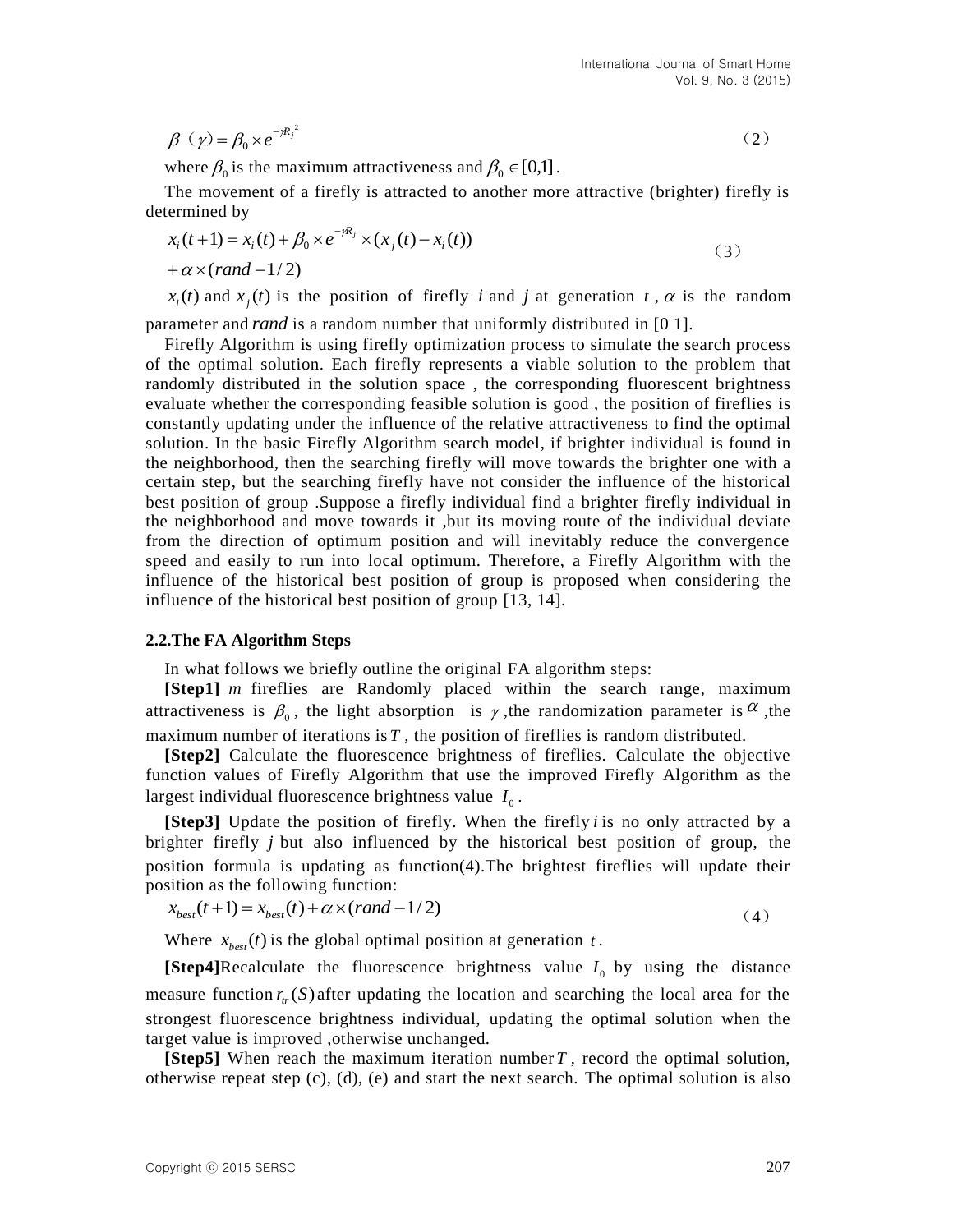the [global optimum value](http://dict.cnki.net/javascript:showjdsw()  $H_{\text{max}}$  and the [global optimum i](http://dict.cnki.net/javascript:showjdsw()mage threshold is the corresponding threshold value  $(s,t)$  at the position  $x_{best}(t)$ .

### **3. The Cooperative Firefly Algorithm(CFA)**

In order to overcome the premature convergence of classical FA, Cooperative optimization model is incorporated into FA to construct an improved FA in this paper. In order to improve the balance between the exploration and exploitation in CFA we propose a modification of Eq. (5) used in traditional FA.

The aim of the modification is to restore balance between exploration and exploitation affording increased probability of escaping basin of attraction of local optima. In the proposed CFA ,the firefly *i* find a brighter firefly *j* when iterative search use Firefly Algorithm ,then *i* move towards *j* with a certain step, but the direction of movement will deflect under the influence of the historical best position of group. The direction that *i* towards *j* synthesize with the direction that *i* towards the historical best position of group  $(x<sub>best</sub>)$  is the deflect direction, in this way each search is affected by better solutions thereby improving the convergence rate. The principle of Firefly Algorithm with the influence of the historical best position of group .Suppose any firefly *i* in the searching range is attracted by a brighter firefly *j* and influenced by the historical best position of group, then the original direction of movement will change and move towards the optimal direction, thus speeding up the convergence rate.

$$
x_i(t+1) = x_i(t) + \beta_0 e^{-jR_j^2}
$$
  
\n
$$
\times (x_j(t) - x_i(t)) + \beta_1 e^{-jR_{\text{best}}^2}
$$
  
\n
$$
\times (x_{best}(t) - x_i(t)) + \lambda (rand - 1/2)
$$
\n(5)

In the proposed CFA, Eq. (4) of traditional FA based on constants values of  $\alpha$  and is modified by Eq. (5) Using new variables,  $\lambda$  and  $\beta_1$ . In this case, the fireflies are adjusted by:

[Schematic diagram](http://dict.cnki.net/javascript:showjdsw() of Firefly Algorithm with the influence of the historical best position of group. The movement of a firefly is attracted to another more brighter firefly with the influence of the historical best position of group is determined by where is the updating position of firefly,  $x_i(t)$  is the initial position of firefly which play an important role in

balancing the global searching and the local searching,  $\beta_0 \times e^{-\gamma R_f^2} \times (x_1(t) - x_2(t))$  $\beta_0 \times e^{-\mathcal{R}_j^2} \times (x_j(t) - x_i(t))$  represents

the position of fireflies update under the attraction between fireflies,  $\beta_1 e^{-\gamma R_{best}^2} \times (x_{best}(t) - x_i(t))$  $\beta_1 e^{-\gamma R_{best}} \times (x_{best}(t) - x_i(t))$ 

represent the updating position of fireflies under the influence of the historical best position of group,  $\lambda \times (rand - 1/2)$  is the random parameter that can avoid the result falling into local optimum.

The pseudo-code of CFA is described in Table 1. The CFA can improve the algorithm convergence rate significantly.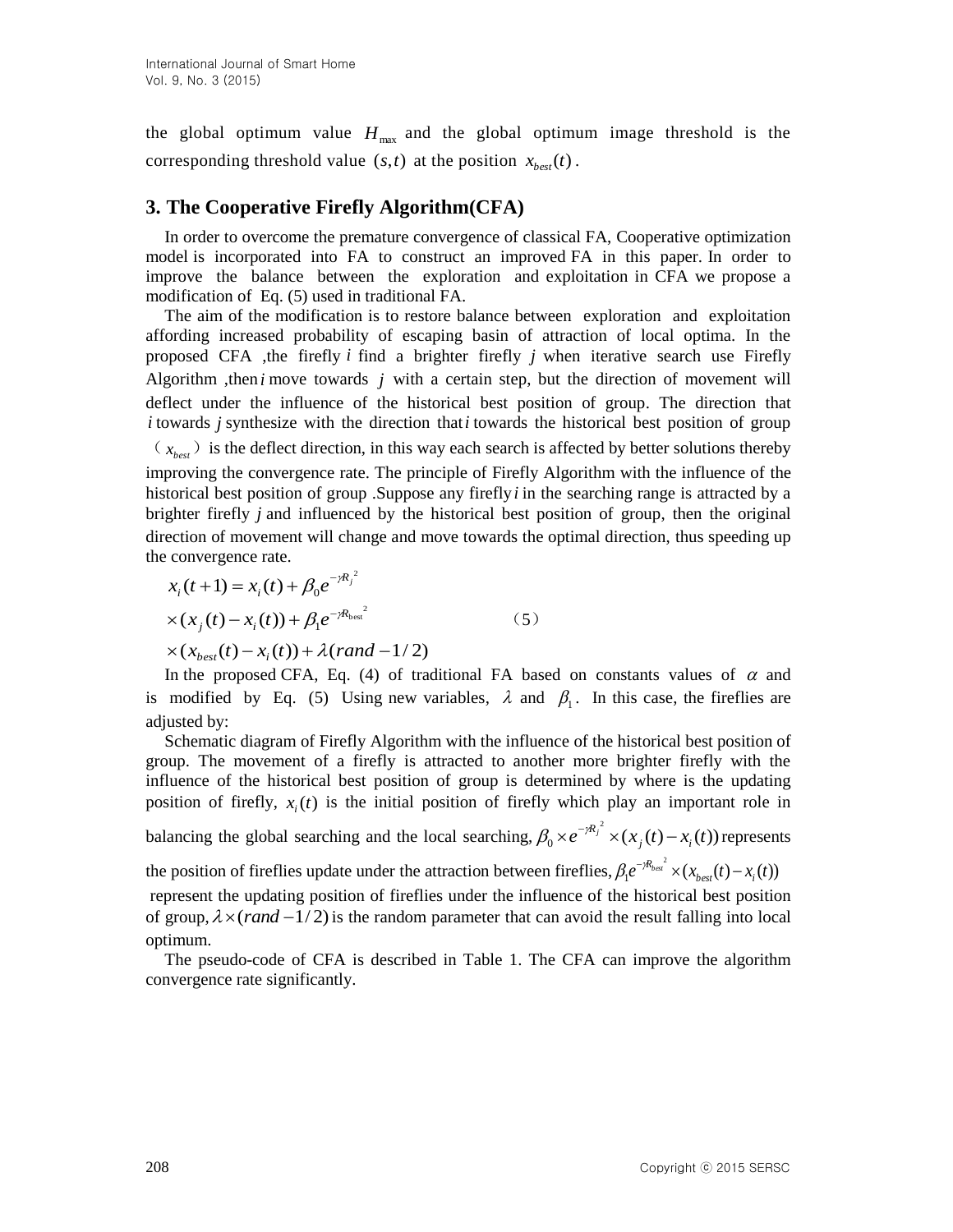| Algorithm: The Improved FA algorithm                                 |
|----------------------------------------------------------------------|
| Input:                                                               |
| Create an initial population of fireflies n within                   |
| d-dimensional search space $x_{ik}$ , i = 1, 2, , n and              |
| $k = 1, 2, , d$                                                      |
| Evaluate the fitness of the population $f(x_{ik})$ which is directly |
| proportional to light intensity $I_{ik}$                             |
| Algorithm's parameter $-\beta$ 0, $\gamma$                           |
| Output:                                                              |
| Obtained minimum location: $x_i$                                     |
| min                                                                  |
| begin                                                                |
| repeat                                                               |
| for $i = 1$ to n                                                     |
| for $j = 1$ to n                                                     |
| if $(I_i < I_i)$                                                     |
| Move firefly i toward j in                                           |
| d-dimension using Eq. $(4)$                                          |
| end if                                                               |
| Attractiveness varies with distance r via                            |
| $\exp[\neg z]$                                                       |
| Evaluate new solutions and update light                              |
| intensity using Eq. $(5)$                                            |
| end for j                                                            |
| end for i                                                            |
| Rank the fireflies and find the current best                         |
| until stop condition true                                            |
| end                                                                  |

### **4. Experimental Result**

#### **4.1 Benchmark Functions**

Ten well-known benchmark functions are used in the test. These functions contain three uni-modal functions, four functions and three rotated functions.

The first function is Sphere function whose global minimum value is  $0$  at  $(0, 0, \ldots, 0)$ . Initialization range for the function is [−5.12, 5.12]. It is a unimodal function with nonseparable variables.

$$
f_1(x) = \sum_{i=1}^{n} x_i^2 \qquad x \in [-5.12, 5.12]^D
$$
 (6)

The second function is Rosenbrock function whose global minimum value is 0 at  $(1, 1, \dots,$ 1). Initialization range for the function is [−15, 15]. It is a unimodal function with nonseparable variables. Its global optimum is inside a long, narrow, parabolic shaped flat valley. So it is difficult to converge to the global optimum.

$$
f_2(x) = \sum_{i=1}^{n} 100 \times (x_{i+1} - x_i^2)^2 + (1 - x_i)^2 \quad x \in [-3, 3]^D
$$
 (7)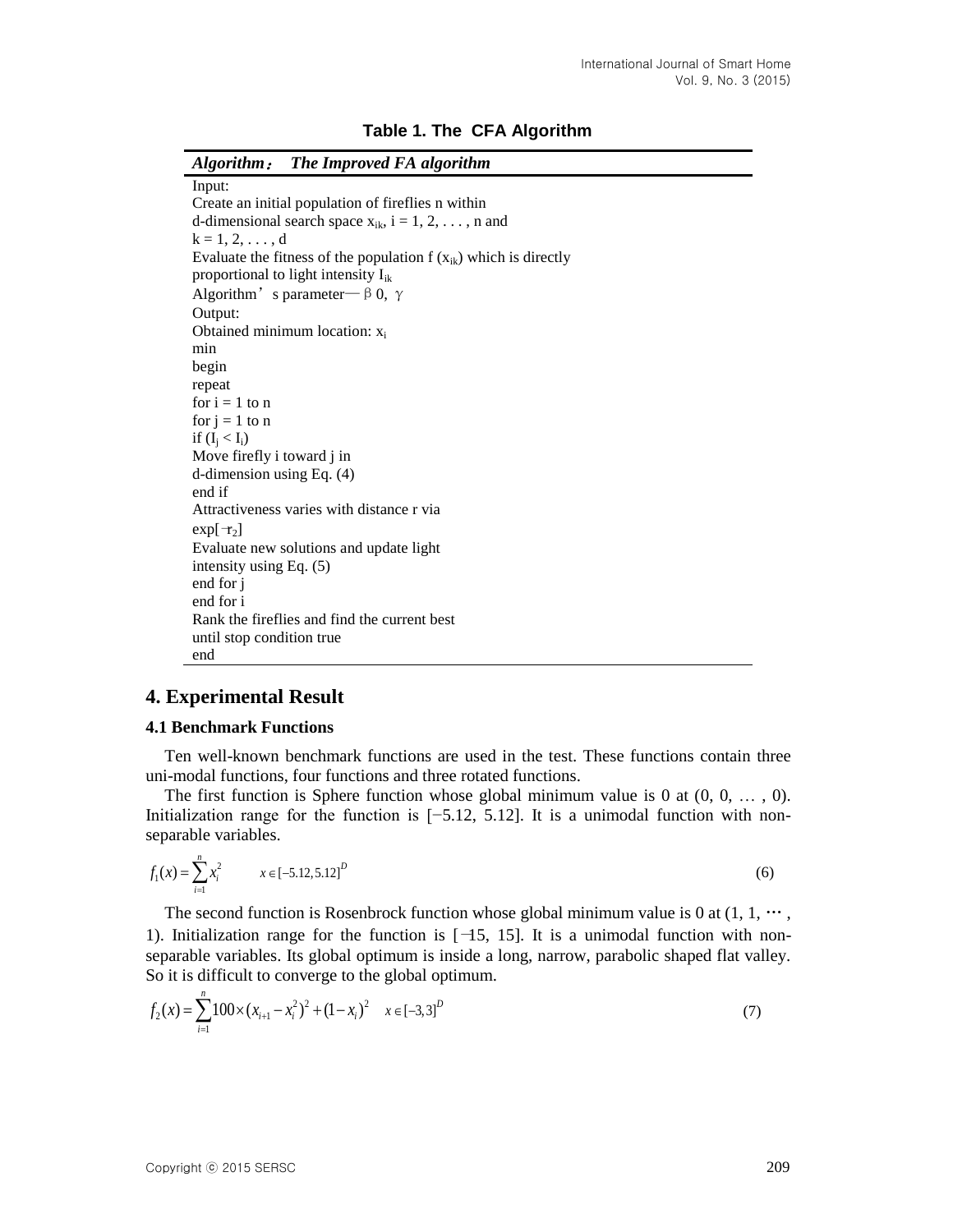The fourth function is Rastrigin function whose global minimum value is 0 at  $(0, 0, \dots, 0)$ . Initialization range for the function is  $[-15, 15]$ . It is a multimodal function with separable variables.

$$
f_4(x) = \sum_{i=1}^{D} \left( x_i^2 - 10\cos(2\pi x_i) + 10 \right)
$$
\n(8)

The third function is Quadric function whose global minimum value is 0 at  $(0, 0, \dots, 0)$ . Initialization range for the function is [-10, 10]. It is a unimodal function with non-separable variables.

$$
f_3(x) = \sum_{i=1}^{D} \left( \sum_{j=1}^{i} x_j \right)^2
$$
 (9)

#### **4.2 Results for the 10-D Problems**

For most cases in our implementation, we can take  $\beta_0 = 1$ ,  $\alpha$  in[0,1],  $x=1$ , and  $\lambda=1:5$ . In addition. In the 10 dimensions should be determined by the actual scales of the problem of interest. The parameter g now characterizes the variation of the attractiveness, and its value is crucially important in determining the speed of the convergence and how the FA algorithm behaves. Table 2 lists the experimental results for each algorithm on four functions.

From the results, we observe that CFA achieved better results on all test problems than the original FA. As we can see in Figure 1, under the influence of the serial heterogeneous cooperative approach: the firefly starts exploring the search space at every phase. So, the fireflies slow down near the optima to pursue the more and more precise solutions.

| Table 2. Comparison among PSO, FA, CFA and GA on 10-D Problems |  |  |  |  |
|----------------------------------------------------------------|--|--|--|--|
|----------------------------------------------------------------|--|--|--|--|

| 10D               |             | <b>PSO</b>   | <b>CFA</b> | <b>FA</b>    | <b>GA</b>    |
|-------------------|-------------|--------------|------------|--------------|--------------|
| Sphere            | <b>Best</b> | $6.06E + 00$ | 1.48E-07   | $1.00E + 00$ | 3.11E-04     |
|                   | Worst       | $3.05E + 01$ | 1.48E-07   | $1.00E + 00$ | 3.45E-02     |
|                   | Mean        | $1.96E + 01$ | 1.48E-07   | $2.10E + 00$ | 1.18E-02     |
|                   | Std         | $5.41E + 00$ | 1.48E-07   | $1.00E + 00$ | 9.40E-03     |
| <b>Rosenbrock</b> | <b>Best</b> | $8.91E + 00$ | 1.48E-07   | 1.96E-02     | $7.81E + 00$ |
|                   | Worst       | $6.22E + 01$ | 4.07E-07   | $4.07E + 00$ | $9.81E + 00$ |
|                   | Mean        | $1.21E + 01$ | 2.96E-07   | 7.29E-01     | $8.66E + 00$ |
|                   | Std         | $9.50E + 00$ | 1.95E-07   | $1.50E + 00$ | 5.56E-01     |
| Rastrigrin        | <b>Best</b> | $9.95E + 00$ | 1.48E-07   | $2.98E + 00$ | $3.30E + 00$ |
|                   | Worst       | $5.37E + 01$ | 9.75E-02   | $2.59E + 01$ | $7.01E + 00$ |
|                   | Mean        | $3.64E + 01$ | 1.11E-02   | $1.08E + 01$ | $4.95E+00$   |
|                   | Std         | $1.06E + 01$ | 2.57E-02   | $4.60E + 00$ | $1.15E + 00$ |
| Quadric           | <b>Best</b> | $3.56E + 01$ | 1.39E-01   | $2.71E + 01$ | 1.68E-01     |
|                   | Worst       | $1.32E + 02$ | 4.40E-01   | $7.97E + 01$ | $6.32E-01$   |
|                   | Mean        | $9.98E + 01$ | 2.70E-01   | $6.30E + 01$ | 3.44E-01     |
|                   | Std         | $2.48E + 01$ | 8.46E-02   | $1.23E + 01$ | 1.54E-01     |

#### **4.3 Results for the 20-D Problems**

This experiment conducted on 20-D problems to compare the proposed CFA with the original FA, from the results, we observe that CFA achieved better results on all test problems than the original FA, GA and PSO. This experiment runs 30 times respectively for each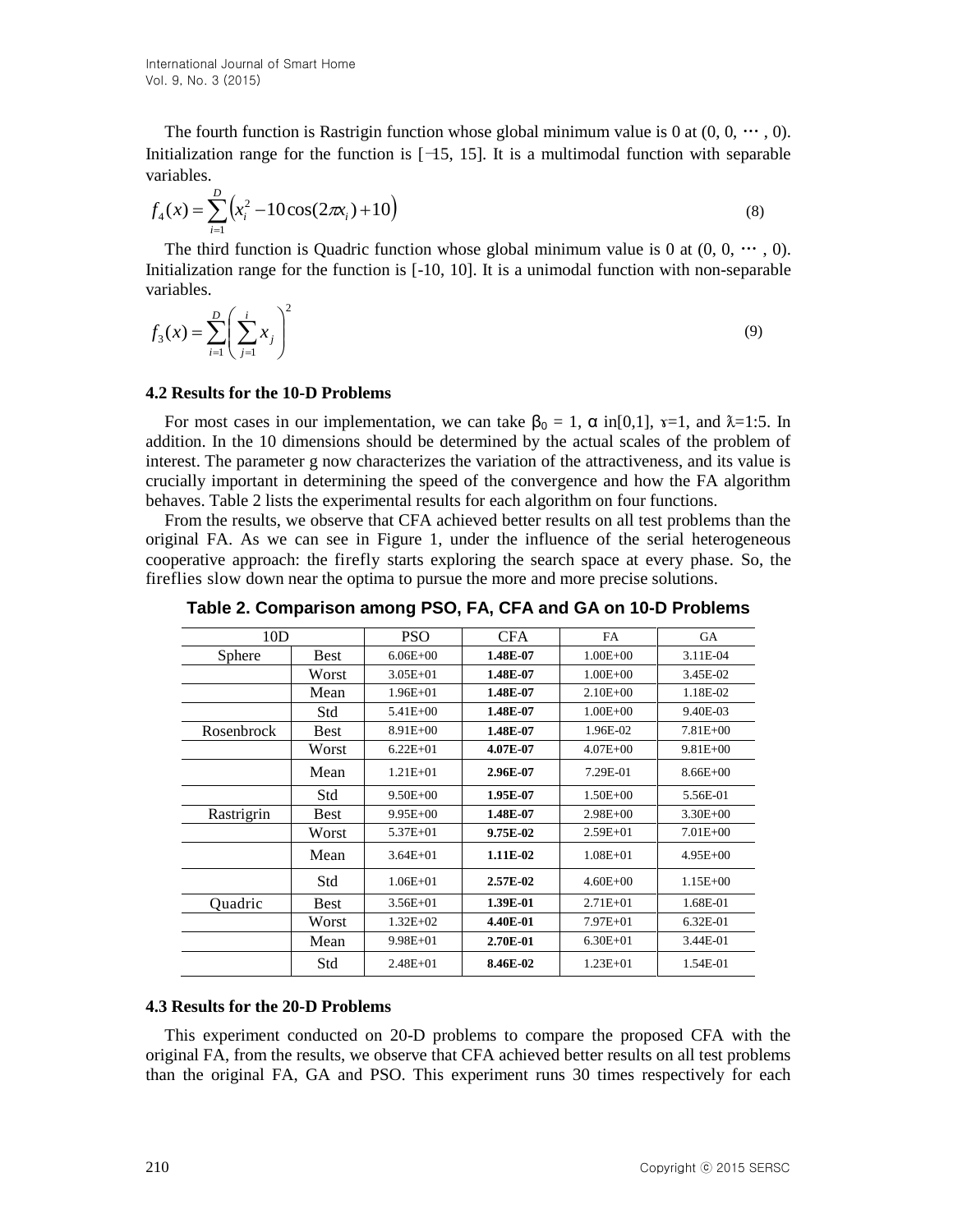algorithm on each benchmark function. Table 3 lists the experimental results for each algorithm on functions Sphere, Rosenbrock, Rastrigrin and Quadric. Figure 1 shows the search progresses of the average values found by all algorithms over 30 runs for four functions. From Figure 1, the CFA algorithm surpasses all other algorithms on four functions.

| 20D               |             | <b>PSO</b>    | <b>FA</b>     | <b>CFA</b>     | <b>GA</b>    |
|-------------------|-------------|---------------|---------------|----------------|--------------|
| Sphere            | <b>Best</b> | 7.8172e-021   | 3.2041e-021   | 1.6297e-024    | 8.84E-01     |
|                   | Worst       | 2.8808e-015   | 6.2272e-012   | 2.2354e-017    | 3.46E-01     |
|                   | Mean        | 1.5536e-016   | 2.3795e-013   | 6.0619e-019    | 3.89E-01     |
|                   | Std         | 5.3120e-016   | 1.0571e-012   | 3.5620e-018    | $1.15E + 00$ |
| <b>Rosenbrock</b> | <b>Best</b> | 1.6760e-001   | 4.3780e-001   | 6.1030e-002    | $6.56E+02$   |
|                   | Worst       | $8.9007e+002$ | $3.5381e+003$ | $1.5974e+002$  | $4.56E + 02$ |
|                   | Mean        | $5.1215e+001$ | $3.2367e+001$ | $2.0250e+001$  | $2.01E + 02$ |
|                   | Std         | $1.4576e+002$ | $5.7988e+001$ | $3.9885 + 001$ | $2.43E + 03$ |
| Rastrigrin        | <b>Best</b> | 8.8337e-010   | $1.2299e+000$ | $2.9849e+000$  | $6.81E + 01$ |
|                   | Worst       | 7.9647e+000   | $1.9900e+001$ | $4.0793e+001$  | $1.79E + 01$ |
|                   | Mean        | $3.9028e+000$ | $8.5567e+000$ | $1.4632e+001$  | $3.17E + 01$ |
|                   | Std         | $2.7131e+001$ | $5.6043e+000$ | $1.0297e+001$  | $1.16E+02$   |
| Quadric           | <b>Best</b> | 3.9600e-002   | 2.1600e-002   | 2.7010e-002    | $1.88E + 01$ |
|                   | Worst       | 2.6810e-001   | 1.5520e-001   | 2.0680e-001    | $1.42E + 00$ |
|                   | Mean        | 8.3612e-002   | 9.8000e-002   | 9.0800e-002    | $1.41E + 01$ |
|                   | Std         | 4.6112e-002   | 4.1500e-002   | 3.7100e-002    | $2.01E + 01$ |

**Table 3. Results for All Algorithms on Benchmark Functions**

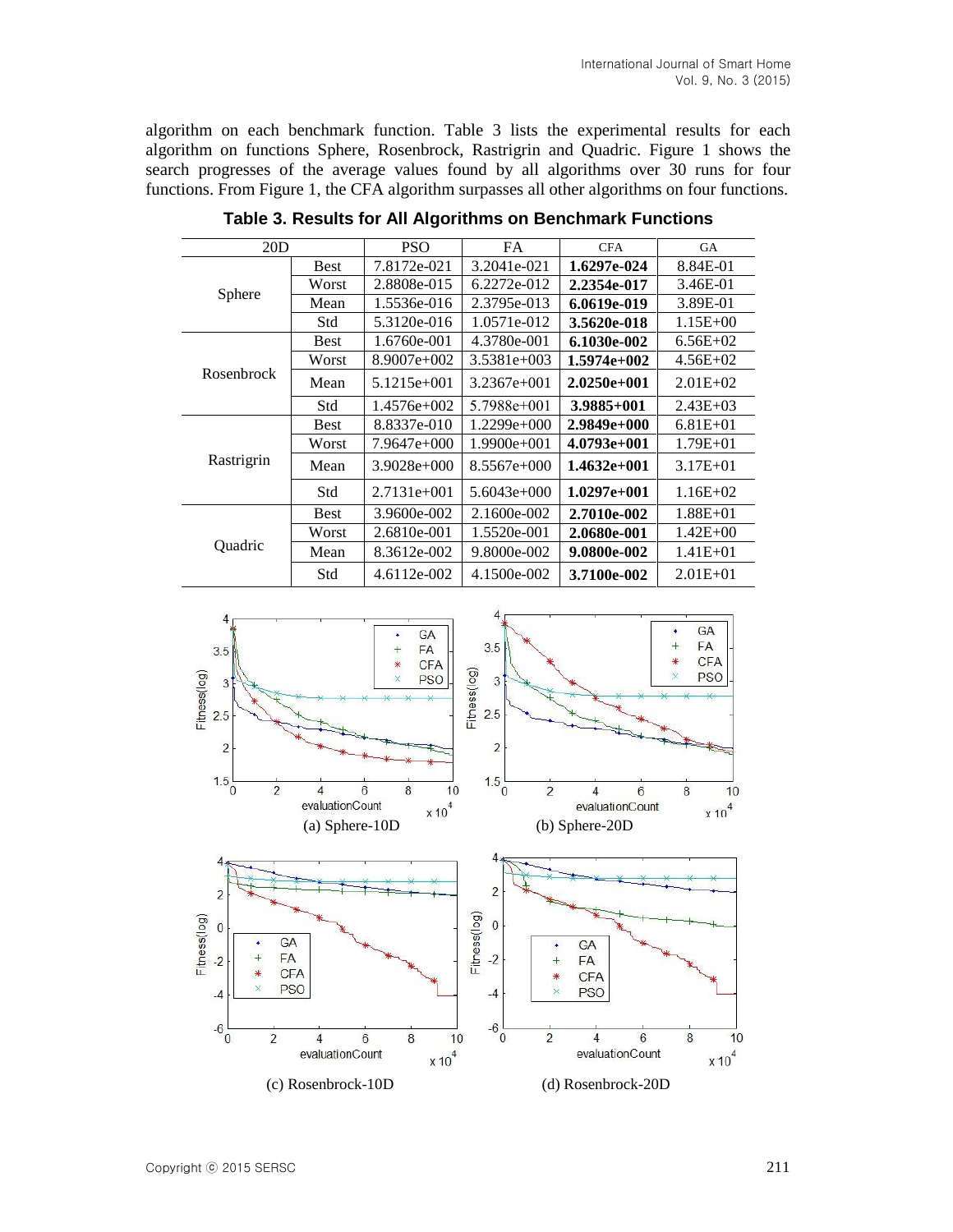

**Figure 1. Convergence Results of GA , FA, CFA and PSO on 10D and 20-D benchmark functions. (a) Sphere-10; (b) Sphere-20; (c) Rosenbrock-10; (d) Rosenbrock-20 (e) Rastrigrin-10; (f) Rastrigrin-20; (g) Quadric-10; (h) Quadric-20**

## **5. Data Clustering Experimental Results**

To analyze the performance of the proposed CFA approach for clustering algorithm, the results of PSO FA and GA with different data sets have been compared in this paper, which are selected from the UCI machine learning repository.

The algorithm base on CFA algorithms is used for data clustering on Iris data sets, which is able to provide the same partition of the data points in all runs. Iris data is thus selected from the UCI machine learning repository, cluttering result of which sets by FA and the CFA clustering algorithm is presented in Figure 2. From the result Figure 2, for all real data sets, the basic clustering algorithm with CFA outperforms the other methods.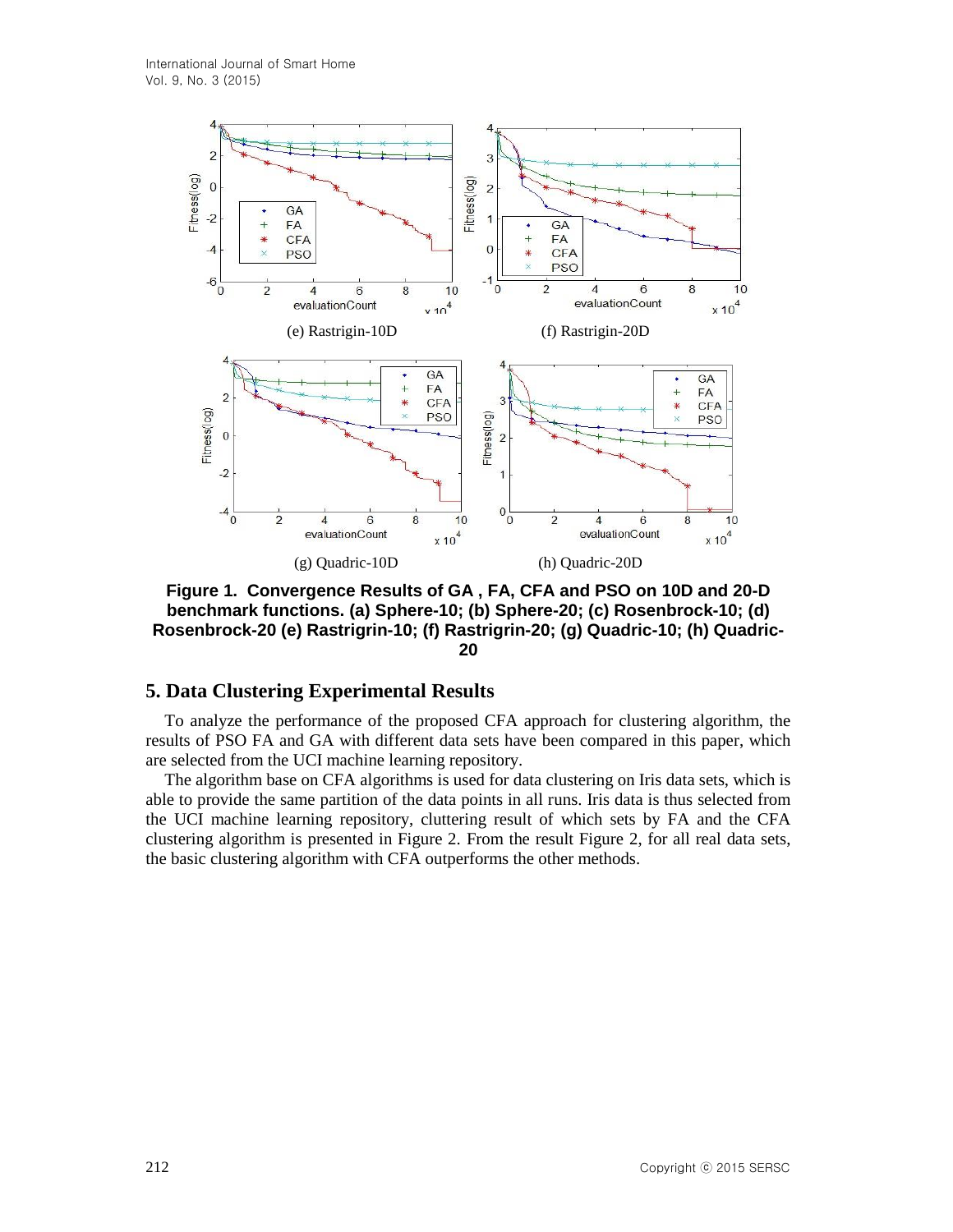

**Figure 2. The Data Distribution of Iris Data Sets and the Clustering Result by CFA and Hybrid Algorithm. (a) Iris Distribution (b) Iris Clustering Result Base on PSO Algorithm (c) Iris Clustering Result Base on FA Algorithm (d) Iris Clustering Result Base on CFA Algorithm**

### **6. Conclusion**

In This paper investigates a new nature inspired algorithm—the FA is used for clustering and evaluating its performance. Firstly, based on the cooperative approaches, a novel Firefly (FA) algorithm is presented, namely Cooperative Firefly(CFA). Secondly, in order to demonstrate the performance of the CFA algorithm, we compared it with those of FA, PSO,GA optimization algorithms on several benchmark functions. The FA algorithm is compared with PSO, FA and GA as all these methods are in the same class of populationbased, nature inspired optimization techniques. Comparison of experimental results show, the clustering algorithm based on CFA makes similar data gather obviously,and it distinguishes samples precisely while also improving the cluster quality and obtaining better centers with clear division which represents reducing computation amount .

### **Acknowledgements**

The authors are supported financially by International cooperation project (Project No.S2012ZR0191) and the Natural Science Foundation of Liaoning Province (Project No.2013020011) and the Social Science Foundation of Liaoning Province (Project No.L14ASH001) and this work is supported in part by the International S&T Cooperation Program of China (ISTCP) under Grant 2011DFA91810-5 and Program for New Century Excellent Talents in University of Ministry of Education of China under Grant NCET-12- 1012.